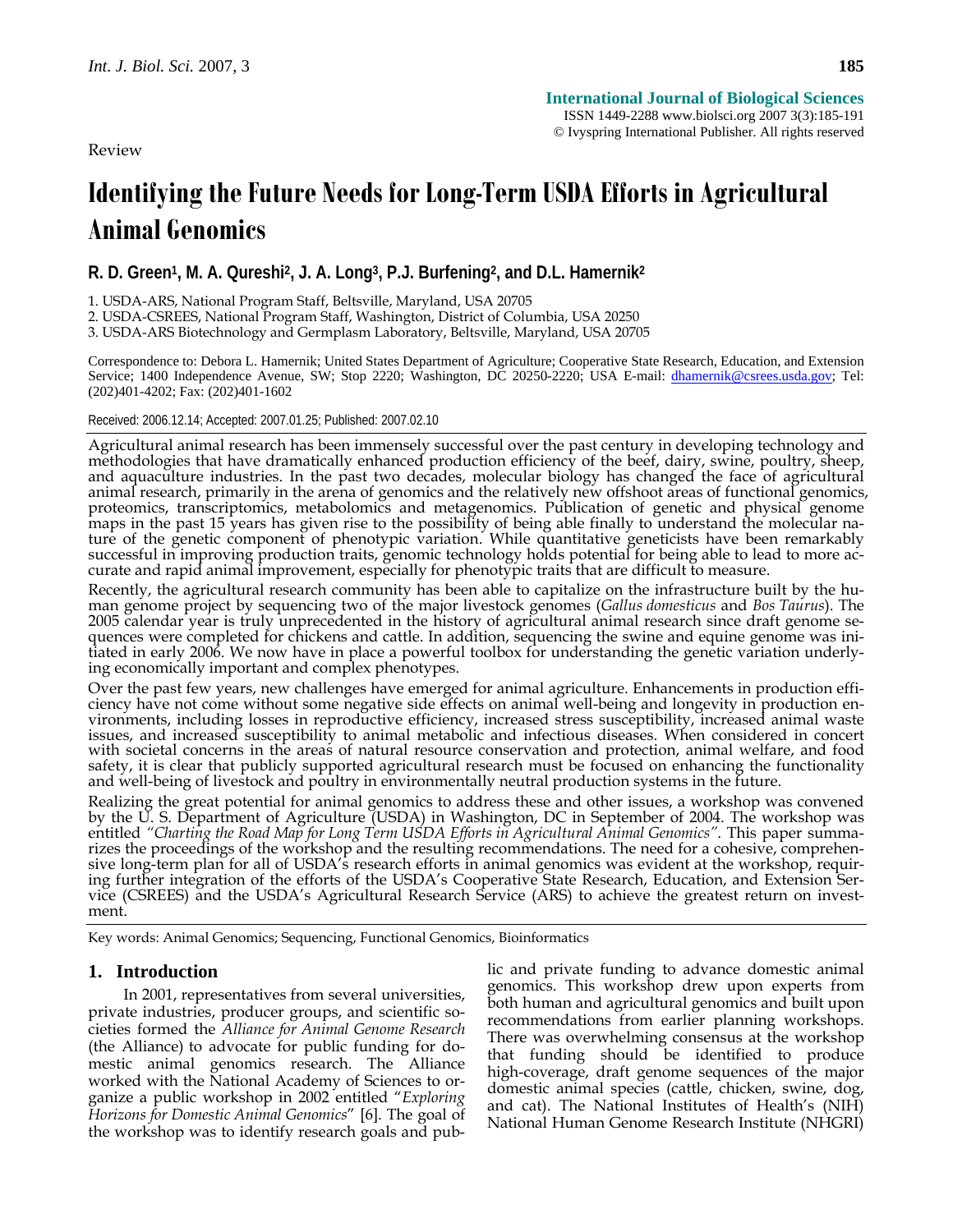had previously established a process for prioritizing species for sequencing based upon the ability of a species to better inform annotation of the human genome sequence through evolutionary comparisons. The workshop participants felt that cattle, chicken, swine, dog, and cat would be excellent candidates for sequencing because these species had been used heavily as biomedical models and they were important food or companion animal species. Some of the workshop participants also expressed enthusiasm for sequencing fish or the honeybee because these agriculturally important species are also powerful tools for fine mapping of quantitative trait loci (QTL). Furthermore, it was recommended that there would need to be appropriate scaling-up of bioinformatics resources and public databases to make effective use of the information that would result from the genome sequencing projects. Based upon the experiences of the National Plant Genome Initiative, it was also recommended that funding for such large-scale projects would need to come from a variety of sources, including the U.S. Federal government, private industry, and international partners.

In response to a request by the then USDA Undersecretary Joseph Jen, a new Interagency Working Group (IWG) on Domestic Animal Genomics was chartered in September of 2002 by the U.S. National Science and Technology Council. The membership of the IWG includes representatives from the USDA, Department of Energy (DOE), Food and Drug Administration (FDA), NIH, National Science Foundation (NSF), Office of Science and Technology Policy (OSTP), Office of Management and Budget (OMB), Department of Homeland Security (DHS) and the U.S. Agency for International Development (USAID). The IWG determined that large-scale sequencing, data management and bioinformatics, and functional genomics were the *specific goals to be achieved in fiscal years 2003 to 2007*. The IWG recommended:

- Large-scale sequencing to produce draft genome sequences (8-fold sequence coverage) of honeybee, chicken, canine, bovine, swine, and feline species.
- Data management and bioinformatics to specifically support agriculturally important species, including significant improvements in data management and analysis software, allow for greater data accessibility and secure long term maintenance, increase capabilities to deal with rapidly accumulating data complexity as databases include functional information, and provide more powerful tools to mine large genomes.
- Recognition that an increase in data for livestock genomes requires a concomitant investment in functional genomics to support genome annotation, the study of gene regulation and expression, and species evolutionary relationships.

Since 2002, considerable progress has been achieved toward the goal of placing whole genome sequence and associated genomic tools into the public domain for high priority domestic animal species. Annotated draft sequences have been published for

the honeybee, chicken, and dog genomes. The bovine genome sequencing project has reached >6-fold coverage and is entering the final gene prediction and annotation phase. Lighter coverage sequencing of the cat genome has been completed. Sequencing of the swine genome was initiated in 2006. Developed concomitantly with these genome projects has been a suite of associated tools including EST libraries, BAC maps, integrated physical and linkage maps, full-length cDNA libraries, microarrays or gene chips, and identification and validation of a large number of single nucleotide polymorphism (SNP) markers. All of these efforts have required leveraging of efforts between agriculture and the biomedical sciences, as well as unprecedented partnerships between U.S. Federal research agencies, international groups, universities, and private industry.

In early 2004 as the sequencing goals of the IWG appeared to be within reach, further strategic planning for how to best address the remaining two areas of greatest importance – bioinformatics and functional genomics – was warranted. Specifically, the IWG charged the USDA to identify future needs for long-term efforts in agricultural animal genomics to allow full utilization of annotated genome sequences and associated genomic tools.

#### **2. USDA animal genomics workshop overview**

Life sciences research activities in the USDA are administered by two separate agencies. The CSREES funds extramural research efforts conducted primarily at land grant universities. The ARS is the intramural research arm of the USDA and funds long-term, high-risk research on an ongoing basis in its 108 labs throughout the U.S. In fiscal year 2005, USDA funding for animal genomics research totaled \$51.3M (ARS - \$23.5M and CSREES - \$27.8M).

The USDA Animal Genomics Workshop provided an opportunity for USDA administrators to interact with leading scientists in the field of food animal genomics to identify research needs and priorities in the post-genome sequencing era. Participating academic or ARS scientists were selected to reflect a balance of funding sources (16 from CSREES and 18 from ARS), species of primary interest (balance between poultry, swine, cattle, sheep, and aquaculture), and area of research emphasis or expertise (gene mapping, bioinformatics and statistical genetics, functional genomics). In addition to a number of program administrators from ARS and CSREES, colleagues from NIH, NSF, and DHS also participated in the workshop.

## **Priorities for Structural Genomics in Domestic Animal Genomics.**

The opening session focused on the needs for structural genomics faced by animal genomics researchers today. Generally, scientists have approached genomics by building structural genomics resources, with ventures into functional genomics observed only in more recent years. Through international collaborations and efforts, linkage and comparative maps for all livestock species have been made available to the pub-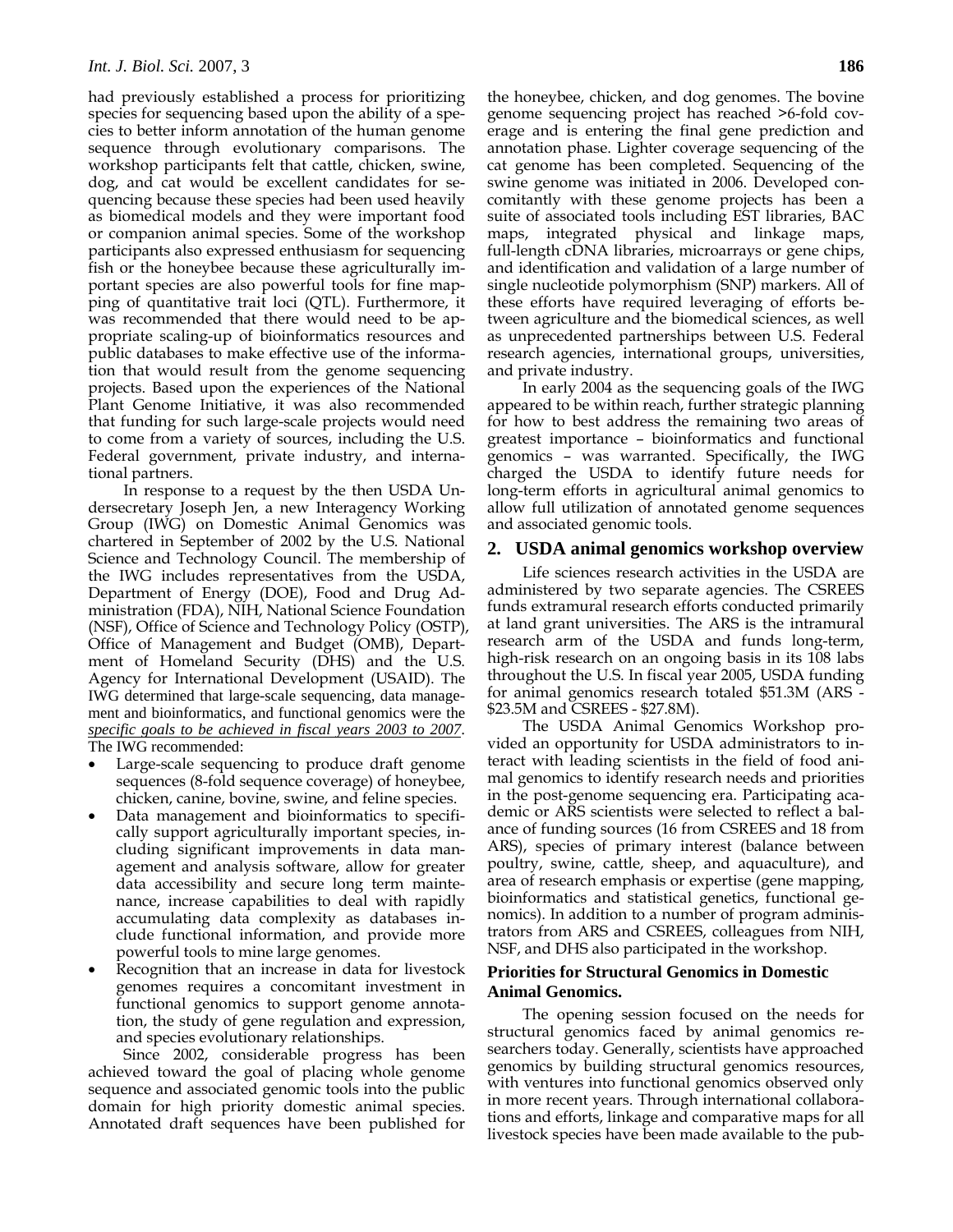lic. The recent and ongoing development of whole genome sequence maps of the chicken, honeybee, dog, and cattle species is a major step forward. SNP based-maps now being developed from the chicken and cattle genome sequencing projects will be of enormous value in evaluating genetic diversity, fine mapping of QTL, and development of DNA-based animal identification systems. While the current trend toward internalization of genomics research in private companies indicates the potential value of genomic tools, it also was pointed out as a major concern. There was a consensus that we must complete the basic genome infrastructure for all major species and deposit such information in public databases to facilitate rapid discovery and the development of commercially usable technologies for agricultural and biomedical sciences and industries.

A major advantage of using agricultural animal species in genomics research is the widespread availability of large, pedigreed animal populations for research. Many of these populations have been in existence for fifty years or more and have been phenotyped widely for a variety of economically and biologically important characteristics. In the past two decades, a number of sub-populations were set up as resource families for use in QTL detection and subsequently for validation of putative QTL. Participants agreed that it is imperative in the post-genome sequencing era that the value of these populations, and tissue repositories derived from them, be recognized and supported.

Participants agreed that animal genomics is poised to impact several avenues of animal production, life sciences, and biomedical research; however, physical and financial resources are crucial to capitalizing on past investments. The utilization of resources and human capital must be carefully directed toward achieving outcomes and deliverables that are measurable in application, promote rapid commercialization, and enhance education of the public and the next generation of scientists.

Specific Recommendations from the Structural Genomics Module:

1. Sequence the swine genome to a minimum of 6-fold coverage for deposit into the public domain.

2. Obtain BAC maps and 2-fold sequence coverage, develop comprehensive full-length cDNA libraries to allow functional annotation, and complete integration of genetic linkage, radiation hybrid and physical maps for the catfish, goat, horse, salmon, trout, and turkey genomes.

3. Discover and validate SNP markers and develop haplotype maps for all species to increase the density of maps for fine mapping of QTL and eventual "whole genome selection".

4. Develop standardized population and phenotype resources for each of the species. a). Preserve long-term, unique, experimental animal populations to capitalize on their value in functional genomics research and further develop and maintain diverse animal resource families. b). Couple these animal populations with genotypic and phenotypic information and obtain funding support for appropriate long-term tissue repositories for tissue cultures, DNA and RNA. c). Explore options to develop a centralized facility with sufficient technical expertise to preserve unique experimental food animal populations, collect genotypic and phenotypic information on these animals, and make the populations available to the agricultural and biomedical research communities (i.e. the Jackson Labs model).

## **Priorities for Functional Genomics in Domestic Animal Genomics.**

The second module of the workshop was an open discussion of the challenges facing agricultural animal genomics researchers in capitalizing on the structural genomics infrastructure through downstream applications in functional genomics, proteomics, metabolomics, and metagenomics.

The "grand challenges" are: 1) functional annotation of genes; 2) complete description and understanding of cellular pathways (e.g., metabolism, proliferation, differentiation, cell-cell interaction); 3) genomic-environment interaction (e.g., developmental pathways, abiotic stresses such as heat, cold, and drought, nutritional genomics, and infectious diseases); 4) the development of an encyclopedia of economic trait loci, and 4) understanding and applying the heritable variation in the genome. A need for additional biological resources (e.g., tissue banks, animal germplasm, cell lines), genomic technologies (e.g., RNAi, genotyping services, cloning and transgenics) and integrative databases and informatics was identified.

*General Discussion.* Downstream or post-sequence activities, such as functional genomics, proteomics and metabolomics, clearly are the areas where agricultural species will benefit from the initial investments in genome sequencing. For both human and agricultural species, the post-sequencing challenge will be to understand the operation and function of genomic information. In particular, the primary issue for agricultural species will be translating the respective genome sequences into enhanced value of the phenotypes (e.g., disease resistance, behavior, growth, product quality, reproduction).

The post-sequencing era will move rapidly from crudely defined genomic relationships with phenotypes, such as QTL, to a rapid dissection of those relationships in the context of true functional genomics. Some examples of QTL that should progress rapidly from chromosomal localization to industrial application include meat quality and product yield in beef cattle, milk production and mastitis resistance in dairy cattle, litter size and uterine capacity in swine, product yield and parasite resistance in sheep, and coccidia resistance in poultry. The availability of genome sequences for agricultural species is significantly enhancing fine mapping of individual genes in two key ways. First, an exponential increase in the numbers of SNPs distributed throughout the linkage maps are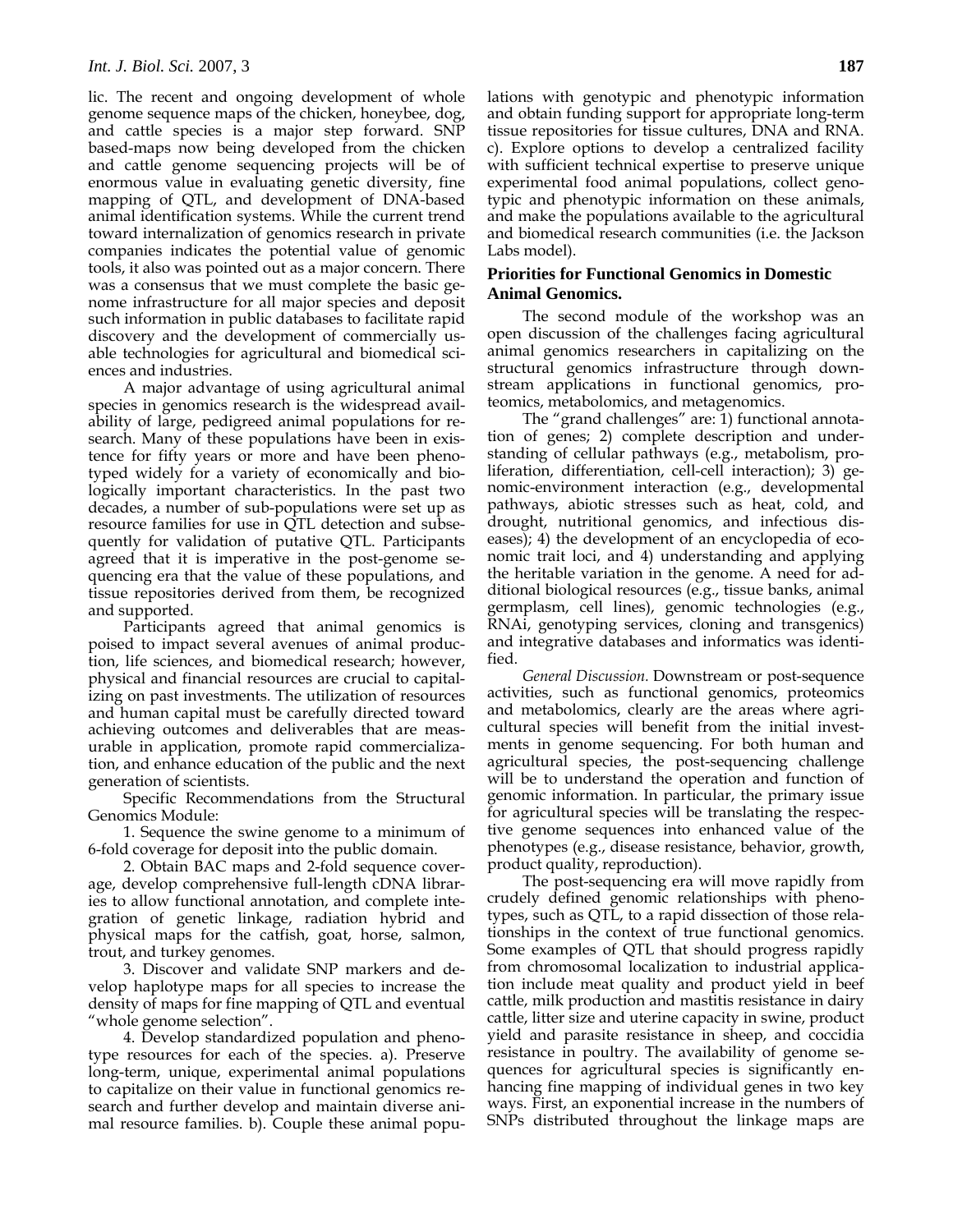enabling fine mapping of QTL at a level that was not possible previously. For example, poultry genomics is poised to realize this benefit with the placement of some 3 million SNPs on a 1.2 Gb genome. Second, comparative genomics will increase the likelihood of QTL identification by virtue of the highly conserved regions of genes throughout mammalian species (e.g., myostatin gene responsible for double-muscling condition in cattle [7, 8, 9]).

The majority of economically important traits exhibit complex or multifactorial inheritance patterns that are influenced by environmental factors; therefore, the principal challenge is not simply detecting the QTL, but rather unraveling the genes and the regulatory elements that control gene expression [10]. This will require the integration of numerous resources, including genetic and physical maps, QTL markers, EST libraries, microarrays and the whole genome sequence to delineate the molecular mechanisms that control complex biological systems. Agricultural species have an advantage in that phenotypes are well characterized and diverse because they have been closely monitored and specifically modified through selected breeding, both in private industry and in experimental populations.

Expression profiling of large numbers of genes across diverse tissues, populations, and environmental states also will use increasingly sophisticated quantification platforms. For example, the expression of literally thousands of genes can be studied simultaneously already using DNA chips or microarrays. The molecular biologist will be able to bypass traditional laborious processes, such as screening BAC libraries, and instead clone genes "in silico" [11]. Proteomic technologies, including new developments in mass spectrometry and database searching, are leading to rapid advances in monitoring genome activity at the protein level. We can expect further advances in understanding the structural biology of proteins when comparative and evolutionary approaches to sequencing are utilized. Proteome analysis will elucidate groupings of genes that regulate metabolic pathways. Additionally, by following gene expression fluctuations over time and in response to specific signals, the position occupied by the protein end product of a particular gene, relative to others in metabolic and signaling pathways, can be inferred [12]. It follows, then, that fields, such as metabolomics, will allow genomic characterization of "systems" of proteins and their applications to animal health and nutrition, as well as human nutrition and obesity. Whereas genes and proteins set the stage for what happens in the cell, much of the actual activity is at the metabolite level: cell signaling, energy transfer, and cell-to-cell communication are all regulated by metabolites [13].

New technologies will continue to be developed at a rapid pace to improve both the precision and efficiency of the various 'omics' approaches. For instance, the phenomenon of RNA interference (RNAi) has evolved rapidly into a powerful technique to silence gene expression in eukaryotic cells. Because RNAi technology can be used to knock out genes across a genome, having the complete genome sequence will greatly improve identification of 'targets' (proteins) for existing drugs. Another emerging technology, metagenomics, is poised to develop rapidly and have profound impacts on functional genomics research in agricultural species. Metagenomics is a new field combining molecular biology and genetics in an attempt to identify and characterize the genetic material from environmental samples and apply that knowledge. Genetic diversity is assessed by isolation of DNA followed by direct cloning of functional genes from the environmental sample. The metagenomics field was pioneered when researchers used whole genome shotgun sequencing to sequence microbial populations en masse from the Sargasso Sea [14]. It is not hard to envision application of this technology to ascertain the microbial populations of the bovine rumen or monogastric intestine, for example, and how the dynamics/interactions among bacterial and protozoan species create a unique microenvironment that promotes growth.

Perhaps the most intriguing example of new technology development on the heels of genome sequencing has been the NHGRI's investment in the next generation of DNA sequencing technologies. The goal of this NHGRI effort is to lower the cost of sequencing an individual's genome (human or animal) to \$1000 (USD). Once in place, these technologies will further revolutionize the post-sequencing era for agricultural animal species to allow genome sequencing of additional minor species as well as sequencing of individual animal genomes.

With all of the expected and rapid increases in knowledge in the near future, it is imperative that the methodology for defining phenotypes be clear and standardized. More importantly, any search for mutations or altered functional expression depends on phenotypic screening and the ability to detect variation from normal. The challenge, then, is to develop efficient, systematic, and comprehensive phenotypic screening procedures and tools that will permit comparison among laboratories. For example, the current phenotypes of highly pathogenic avian influenza (HPAI) were formulated over 10 years ago when the only virus known to have mutated to virulence was the HPAI responsible for the 1983–84 Pennsylvania epizootic [15]. Cumulative evidence, however, suggests that HPAI viruses actually arose from low-pathogenicity avian influenza (LPAI) H5 or H7 viruses infecting poultry after spreading from free-living birds. At present, it can only be assumed that all H5 and H7 viruses have this potential and mutation to virulence is a random event. Therefore, the longer the presence and greater the spread in poultry, the more likely it is that HPAI virus will emerge [15]. This example illustrates how major research efforts in phenotypic screening are needed to characterize traits that have been difficult to measure until now.

Concomitant with the advent of functional ge-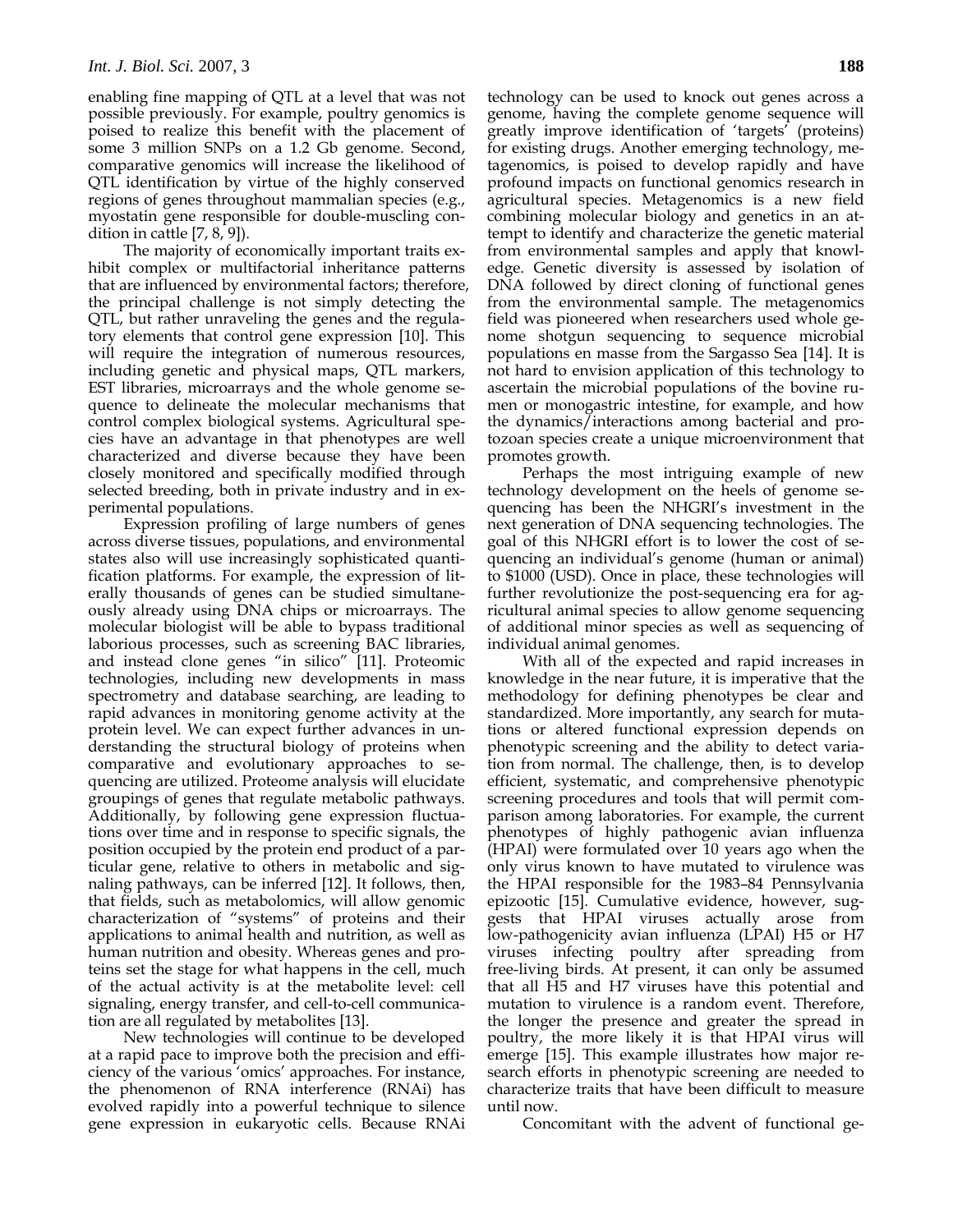nomics, the types and amounts of data that need to be stored in databases have changed dramatically. Many types of information that were previously collected on an *ad hoc* basis now need to be stored in a more structured manner. Additional data sets for gene expression, proteomics, and protein-protein interactions are growing increasingly complex. To analyze data computationally in an efficient manner, there is a need for consistency between expressions in different phenotypic domains as well as in different species. The term "phenotype" can be used in different ways in different fields in biology and by different researchers in those fields. The development of phenotypic ontologies for livestock is critical to connect heterogeneous data types back to the animal.

Equally important is to approach functional genomics, proteomics and metabolomics from an integrative systems biology perspective. Within a systems biology approach, each type of biological information (DNA, RNA, protein, protein interactions, biomodules, cells, tissues, etc.) also has individual elements (e.g., specific promoters, genes or proteins), and the interrelationships of all these elements and types of biological information must be determined and integrated to obtain a view of the system as a whole. What is ultimately desired is the ability to unravel the complexities of epistatic and genotype by environment interactions and how they affect phenotypic expression. Deciphering these complexities requires a holistic approach that describes and understands the biology underlying phenotypes.

The post-genome sequencing era will bring enormous quantitative and phenotypic data to the table. The USDA is the logical organization to lead this systems biology approach for agricultural species. It was suggested that compartmentalization of genomics programs, as has been done in the past for both CSREES and ARS program management, should be shifted toward integration of functional genomics approaches into all program areas and disciplines (e.g., animal growth and production, animal health, animal well-being, aquaculture, food safety, animal waste management, animal and human nutrition, etc.). A cross-disciplinary research effort will be required to integrate the global genomics data into information that is usable and applicable across the diverse landscape of agricultural production.

Specific Conclusions and Recommendations from the Functional Genomics Module:

1. Downstream work in functional genomics and proteomics will be where the benefits from animal genomics research are reaped.

2. Develop a clear and standardized methodology for defining phenotypes, particularly in the emerging areas of animal health and well-being.

3. Agricultural animal genomics research is ideally suited to the integrative systems biology "big science" approach required to unravel the complexity of epistatic and genotype by environment interactions.

4. Significantly enhance the bioinformatics capacity within the public agricultural animal research enterprise to handle the increasing complexity and volume of genomic and proteomic data.

5. Make downstream functional genomics, proteomics, metabolomics, and metagenomics research in agricultural animal species a high priority to capitalize on the previous investments in genomic resources, tools, and reagents.

6. End the previous separation of genomics efforts within USDA research portfolios and tegrate functional genomics approaches as a foundation in all program areas and disciplines.

7. To integrate genomic approaches across disciplines, improve the coordination and effectiveness between ARS and CSREES by developing and implementing a long-term strategic plan for USDA animal genomics research.

## **Priorities for Bioinformatics Resources in Domestic Animal Genomics.**

The third and final module of the workshop focused on bioinformatics needs. The most useful current databases and bioinformatics resources for agricultural animal genomics are those at The Institute for Genomics Research (TIGR), National Center for Biotechnology Information (NCBI), MS-Access or MySQL software for local sequence and genotyping databases, and SeqWeb. In addition, the Generic Model Organism Database (GMOD), funded by the NIH and the ARS, was mentioned as a unique tool for genome database visualization, curation, and ontology. Adequate databases and tools are available to manage and analyze ESTs, SNPs, microarray, SAGE and proteomics information; however, there remain unique personnel, skills, and software needs for each of these tools. It was noted that the general lack of bioinformatics personnel and minimal integration of relational databases with all aspects of research are the two critical factors that are limiting progress in the field of bioinformatics.

Specific Recommendations from the Bioinformatics Module:

1. Focus USDA resources on its unique capabilities, such as phenotypic characterization, population and quantitative genetics, physiology, etc., and be careful to not "re-invent" the bioinformatics capabilities already in place in other genomics research communities.

2. Immediately provide training programs and associated support for faculty sabbaticals, postdoctoral associates, and graduate students focused on integrating biology and computing, since one rate-limiting step for USDA in bioinformatics is awareness and literacy in use of existing tools and lack of basic training programs to bring new bioinformatics personnel online.

3. Develop standard descriptions of phenotypes as this is a second rate-limiting step for USDA in bioinformatics and it is a problem that will be exacerbated when functional genomics research moves into the more challenging areas of animal health and well-being in the near future.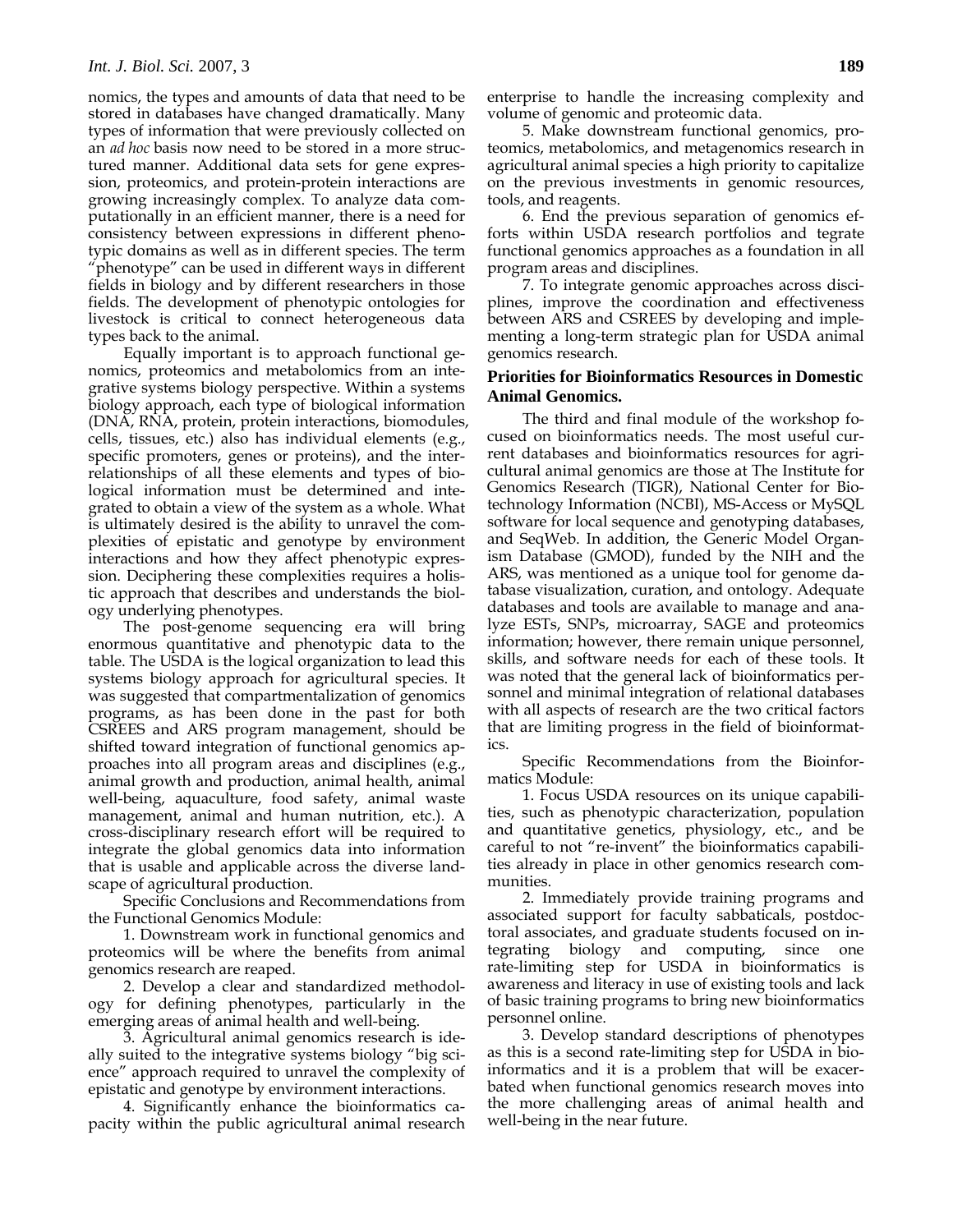4. Create a USDA bioinformatics working group at the Research, Education, and Economics mission area level to: a) coordinate and define ARS and CSREES efforts among data producers, tool developers, analysts, and consumers; and b) better coordinate with other Federal and international agencies.

5. To best serve the bioinformatics needs of agricultural animal genomics, leverage USDA resources with others to develop expertise and new tools. a. Support species-specific annotation; b. Organize curation groups for management of livestock genome sequence resources, in concert with existing groups (i.e,. NCBI, UCSC, Ensembl), to help build browsers with characteristics important to current and future animal genomics research. c. Link animal genomic data to published literature in the animal sciences. d. As large numbers of SNP are discovered and validated, develop databases linking haplotypes with phenotypes and further tools (e.g., NCBI, dbSNP) to facilitate QTL mapping and association studies for multiple species. e. Develop a centralized and standardized system for microarray analysis and gene expression databases by requiring agreement on database platform (s) for microarray target annotation and gene expression data mining with intentions to link to genome assemblies and associated gene and protein databases.

#### **3. Conclusions**

There is little doubt that the investments made to date in animal genomics will yield enormous dividends in the future for the producers and consumers of animal products and for the biomedical sciences. However, this workshop clearly identified a number of areas that need significant programmatic and administrative support within the USDA research infrastructure for this potential to be realized in a timely manner. Given the wealth of genotypic and phenotypic information catalogued on pedigreed agricultural animal populations, opportunities appear to exist and should be explored further for leveraging of future efforts with other Federal programs. Furthermore, there was strong consensus that in the there was strong consensus that in the post-sequencing era, research employing genomics techniques and tools should be integrated across all disciplines engaged in the animal sciences as opposed to being separated into "genomics" program areas. An overwhelmingly clear message from the workshop was that it is critical for USDA research leaders to develop and implement a visionary, long-term strategic plan for animal genomics research as soon as possible. Such a plan will ensure that the full potential of past, current, and future efforts and investments in animal genomics will have a positive impact on animal producers and the public in the post-sequencing era.

## **4. USDA's implementation of workshop recommendations**

In April of 2006, ARS and CSREES administrators formally launched the development of a long-term strategic plan in this area called the *"USDA Blueprint for Animal Genomics"*. The *"Blueprint"* is expected to be made available to the public on the ARS (www.ars.usda.gov) and CSREES (www.csrees.usda.gov) websites during the second quarter of 2007. Ancillary to this process was a Livestock Genomics Symposium held in July 2006 under the auspices of the US-European Commission's Task Force on Biotechnology where scientists and administrators from the US and a number of EC member countries identified priority areas where transatlantic cooperation could move this field forward [16].

Within ARS, the ARS National Program 101: Food Animal Production Action Plan 2007-2012 contains a significant emphasis on functional and structural genomics [17]. Additionally, components of the current 5-year action plans for ARS national programs in animal health (NP 103) and aquaculture (NP 106) also reflect the priorities identified in the USDA Workshop, particularly related to host:pathogen interactions that can be further elucidated via genomic approaches.

Within CSREES, the fiscal year 2006 Request for Applications (RFA) for the CSREES National Research Initiative (NRI) competitive grants program was the first opportunity to incorporate recommendations from this workshop into CSREES competitive programs. In fiscal year 2006, the RFA for the NRI Animal Genome program was subdivided into four sections: 1) Applied Animal Genomics, 2) Tools & Resources, 3) Bioinformatics, and 4) Functional Animal Genomics. In addition, all applications submitted to one section of the NRI Animal Genome program were reviewed and ranked as a group by the peer review panel before reviewing applications submitted to one of the other sections of this program. Thus, in fiscal year 2006, the NRI Animal Genome program made the first-ever awards in animal bioinformatics (www.csrees.usda.gov/fo/animalgenomicsnri.html and click on "abstracts of funded projects"). In fiscal years 2006 and 2007, other disciplinary programs within the NRI (e.g., Animal Reproduction or Animal Growth and Nutrient Utilization) supported applications using gene transcription profiling (a component of functional genomics); these programs also required that applicants include physiological or functional studies at the cellular, systemic, or whole animal levels. In fiscal years 2006 and 2007, the NRI Animal Protection program also encouraged applicants to take advantage of genomic approaches (e.g., functional genomics, proteomics) in order to accelerate the discovery of new targets for diagnostics, vaccines, and treatments. Because it often takes applicants a couple of years to respond successfully to a new area in an RFA (i.e., applicants must collect sufficient preliminary data and write successful applications), it is anticipated that additional awards with functional genomics approaches will be made in other disciplinary programs within the NRI within the next five years.

#### **Acknowledgments**

The authors gratefully acknowledge the scientific contributions of D. Adelson, L. Alexander, S. Burgess,